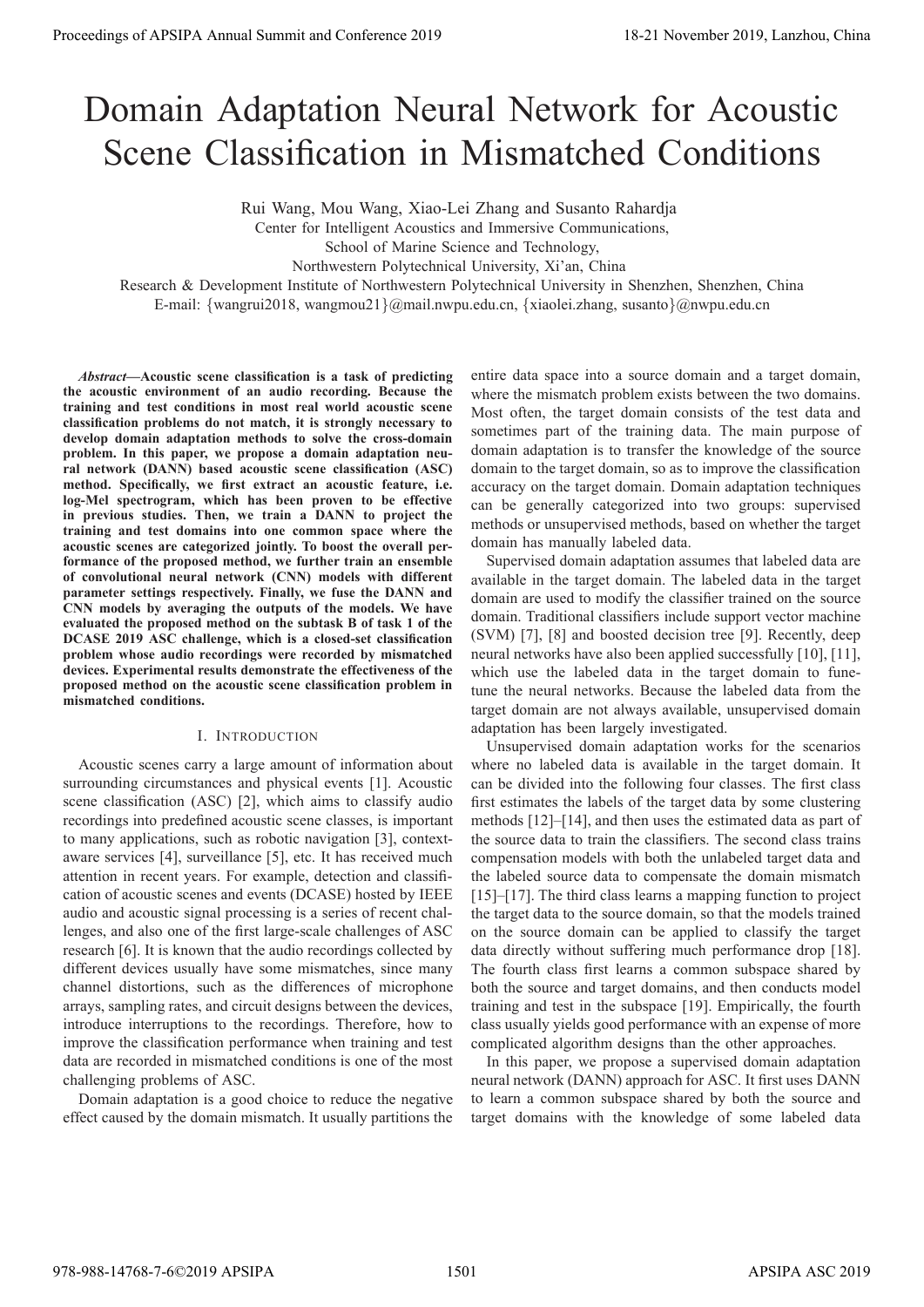



Fig. 2. Domain adaptation neural networks.

and "Avgpooling" and "Maxpooling" are two kinds of pooling layers of CNN. Finally, we average the outputs of the DANN and the CNN ensemble for the final prediction.

## *B. Feature Extraction*

The log-Mel energies have been proven to be one of the most suitable acoustic features for ASC [21]. They are extracted as follows. First, we extract a spectrogram from an audio recording by the Hamming window reweighted short-time Fourier transforms, where the frame lengths of the spectrograms are set to 32 or 64 milliseconds respectively with the frame shifts both set to 15 milliseconds. Then, we use 64 or 128 Mel-filter banks respectively to transform the spectrogram to their corresponding Mel-energies. Finally, the log-Mel energy features are obtained by applying the logarithm operator to the Mel-energies.

# *C. Domain Adaptation Neural Networks*

As shown in Fig. 2, DANN projects different domains into one common subsapce for mitigating the domain mismatch problem. It contains three parts: a feature extractor, a scene predictor, and a domain predictor. The feature extractor aims to project acoustic features from different domains into one subspace where the features are scene-discriminative and domaininvariant. The scene predictor aims to classify the segmentlevel features into predefined scenes. The domain predictor aims to discriminate whether the input audio recording is collected from the source domain or not. Although the structure of DANN, whose output layer contains two separate parts, is similar to that of multitask neural networks, their training processes are fundamentally different. Its principle is to learn a feature representation that is both discriminative and domaininvariant by adversarial training. To achieve this goal, DANN should try to improve the performance of the scene predictor and meanwhile fool the domain predictor. Here we present the training process of DANN in detail as follows.

Suppose a training corpus consists of a source domain and a target domain. A training audio recording from the corpus consists of *n* frames  $[\{x_i\}_{i=1}^n, y, d]$  where  $x_i$  is the input feature of the *i*-th frame, *y* is the ground-truth label input feature of the  $i$ -th frame,  $y$  is the ground-truth label

# Fig. 1. Diagram of the proposed DANN-based ASC method.

available in the target domain, then it combines the decision scores produced by DANN with the scores produced by an ensemble of convolutional neural network (CNN) models trained on both domains for the final prediction. The approach has two novelties. First, we introduce DANN to learn a common subspace for the ASC problem. Second, although the approach is supervised, it does not fall into existing supervised domain adaption framework of ASC. It is a combination of the advantages of supervised domain adaptation and the fourth class of unsupervised domain adaptation. We evaluated the effectiveness of the DANN-based ASC on the subtask B of task 1 of the DCASE 2019 ASC challenge, where the subtask is a closed-set classification problem with its training and test audio recordings recorded by mismatched devices. Kong *et al.* [20] has proposed a generic CNN-based crosstask baseline system, from which we were inspired to adopt such an ensemble of CNN-based models.

This paper is organized as follows. Section II presents the framework of the proposed method. Section III presents experiments. Section IV concludes this paper.

#### II. PROPOSED METHOD

In this section, we first overview the proposed method in Section II-A, and then present its components in detail in Sections II-B, II-C, and II-D, respectively.

## *A. System Overview*

Figure 1 shows the diagram of the proposed method. Specifically, we first extract 64-dimensional or 128-dimensional log-Mel energies from the original audio recordings. Then, we use the acoustic feature as the input of DANN and 6 CNNs. The 6 CNNs are named CNN5-Avgpooling, CNN7- Avgpooling, CNN9-Avgpooling, CNN9-Maxpooling, CNN11- Avgpooling, CNN13-Avgpooling, where the number after the term "CNN" means the number of the hidden layers of CNN,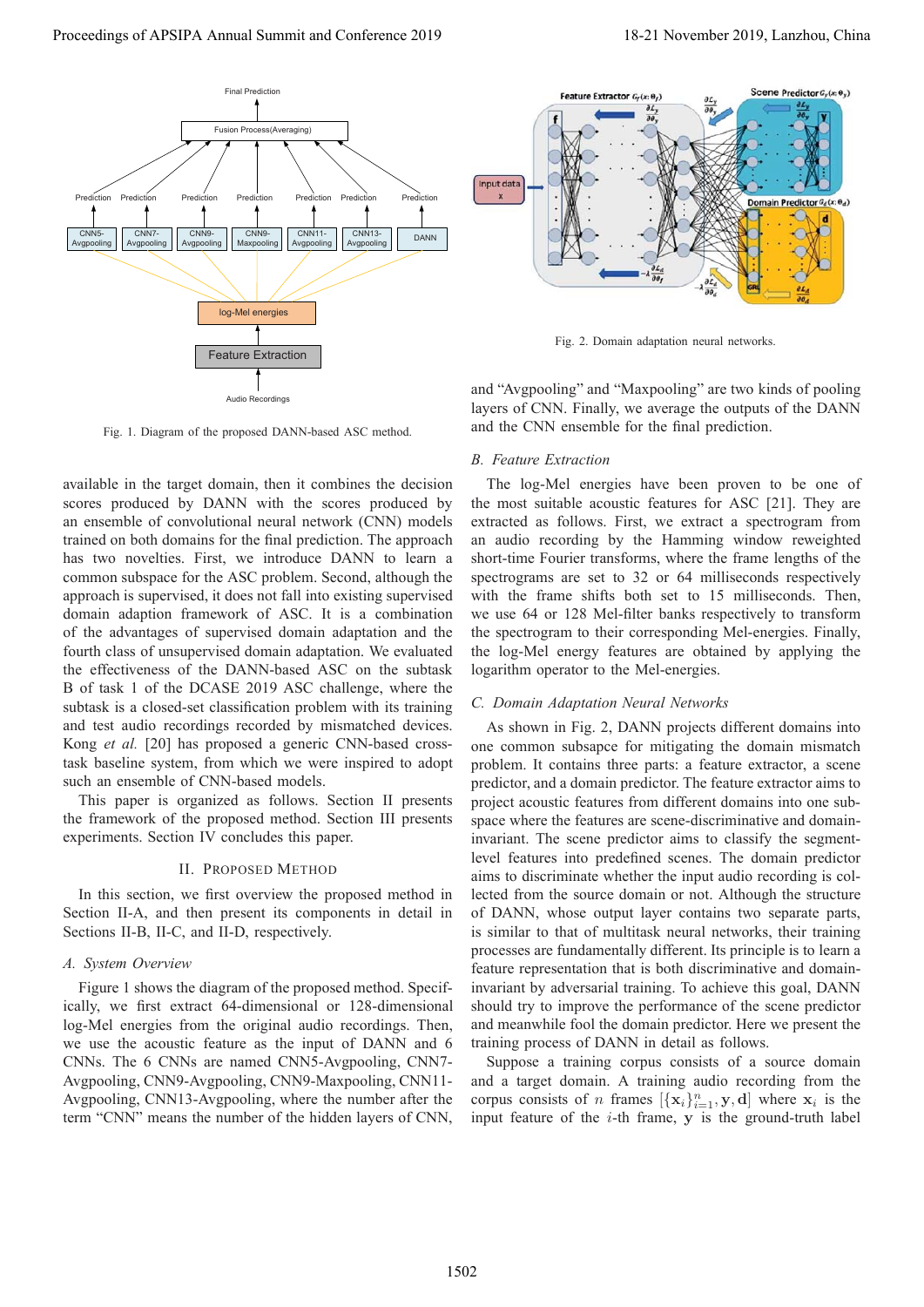of the audio recording, and **d** indicates the domain of the audio recording. **y** is a one-hot code whose activated position denotes the acoustic scene of the audio recording. If the recording is from the source domain, then  $\mathbf{d} = [0, 1]^T$ ; otherwise,  $\mathbf{d} = [1, 0]^T$ .

First, the feature extractor learns a mapping function from  $\{x_i\}_{i=1}^n$  to an *F*-dimensional vector **f**, which transforms the audio recording to a new representation  $[\mathbf{f}, \mathbf{y}, \mathbf{d}]$ . Then, the scene predictor learns a mapping function from **f** to **y**. The domain predictor learns a mapping function from **f** to **d**. The feed-forward process are summarized as follows:

$$
\mathbf{f} = G_{\theta_{\mathbf{f}}}(\{\mathbf{x}\})
$$
 (1)

$$
y = G_{\theta_{\mathbf{y}}}(f) \tag{2}
$$

$$
\mathbf{d} = G_{\theta_{\mathbf{d}}}(\mathbf{d})\tag{3}
$$

where  $\theta$ **u** with **u**  $\in$  {**f**, **y**, **d**} are the parameters of the three components of DANN respectively.

We train the three components jointly and take the output of  $G_{\theta_{\mathbf{f}}}(\cdot)$  as the final output of DANN. The training objective of DANN minimizes the scene classification loss and meanwhile maximizes the domain classification loss. To maximize the domain classification loss, a gradient reversal layer is inserted between the feature extractor and the domain predictor, which passes negative gradients from the domain predictor to the feature extractor. It helps find a saddle point between the two components [19]. If we view the domain predictor as a regularizer, then a common way of balancing the scene predictor and the domain predictor is to introduce a positive hyperparameter  $\lambda > 0$  to the domain predictor. Formally, we define the loss function of DANN as:

$$
E(\theta_{\mathbf{f}}, \theta_{\mathbf{y}}, \theta_{\mathbf{d}}) = L_{\mathbf{y}}(G_{\theta_{\mathbf{y}}}(G_{\theta_{\mathbf{f}}}(\{\mathbf{x}_i\})), \mathbf{y}) - \lambda L_{\mathbf{d}}(G_{\theta_{\mathbf{d}}}(G_{\theta_{\mathbf{f}}}(\{\mathbf{x}_i\})), \mathbf{d})
$$
(4)

where  $L_a(\hat{a}, a)$  with  $a \in \{y, d\}$  evaluates the loss between the ground-truth  $a$  and its prediction  $\hat{a}$ . In this paper, we set  $L_{\mathbf{y}}(\hat{\mathbf{y}}, \mathbf{y})$  to the cross-entropy loss, and set  $L_{\mathbf{d}}(\mathbf{d}, \mathbf{d})$  to the mean squared error loss. It is easy to see that minimizing (4) equals to an optimization problem of minimizing L**<sup>y</sup>** and maximizing  $L<sub>d</sub>$  jointly. We use the adaptive moment estimation approach [22] to optimize the network. After training, the feature representation produced by  $G_{\theta_{\bf f}}(\cdot)$  yields a high scene classification accuracy and meanwhile is domain-insensitive.

#### *D. Convolutional Neural Networks*

We follow the parameter setting of [20] to build our CNN models. The parameter setting is illustrated in Table I. Specifically, each CNN consists of multiple convolution blocks and a fully connected softmax output layer except CNN5- Avgpooling. Each convolution block contains two cascaded convolution layers, each of which consists of a  $3 \times 3$  kernel, a batch normalization operator, and rectified linear units successively. Average pooling or max-pooling with a size of  $2 \times 2$  or  $1 \times 1$  is adopted after the convolution operation. Different with other CNN, CNN5-Avgpooling has four convolution layers, each of which consists of a  $5 \times 5$  kernel, a batch normalization

TABLE I THE STRUCTURE AND PARAMETER SETTING OF CNN9-AVGPOOLING.

| Input             | Acoustic features           |  |
|-------------------|-----------------------------|--|
|                   | 3x3 Convolution 64-BN-ReLU  |  |
| Convolution block | 3x3 Convolution 64-BN-ReLU  |  |
|                   | 2x2 Average pooling         |  |
|                   | 3x3 Convolution 128-BN-ReLU |  |
| Convolution block | 3x3 Convolution 128-BN-ReLU |  |
|                   | 2x2 Average pooling         |  |
|                   | 3x3 Convolution 256-BN-ReLU |  |
| Convolution block | 3x3 Convolution 256-BN-ReLU |  |
|                   | $2x2$ Average pooling       |  |
|                   | 3x3 Convolution 512-BN-ReLU |  |
| Convolution block | 3x3 Convolution 512-BN-ReLU |  |
|                   | 1x1 Average pooling         |  |
| Output layer      | Dense-10-softmax            |  |

operator, and rectified linear units successively. We train the CNN models on the source data. We use cross-entropy loss as the training criterion.

#### III. EXPERIMENTS

In this section, we first present the experimental settings in Section III-A, then present the main results in Section III-B, and finally show the effects of the hyperparameters of DANN on performance in Section III-C.

## *A. Experimental Settings*

*1) Datasets:* We evaluate the effectiveness of our method on the subtask B of task 1 of DCASE 2019. The task adopts the TAU Urban Acoustic Scenes 2019 Mobile dataset [1]. It contains 10 acoustic scenes, including airport, shopping mall, metro station, pedestrian street, public square, street with traffic, tram, bus, metro and urban park. Its audio recordings were recorded by four devices, denoted as devices A, B, C, and D, where the data from device D only appears in the final evaluation and is not public at the time of this paper. The public data consists of a predefined development dataset and an open leaderboard dataset, both of which were recorded by devices A, B, and C. We regard the data from device A as the source data and the data from devices B and C as the target data. The development set, which was collected from 10 European cities, contains 16560 audio segments with a total time of 46 hours, of which 14400 segments with a time of 40 hours were recorded by device A, 1080 segments with a time of 3 hours recorded by device B, and 1080 segments with a time of 3 hours recorded by device C. The leaderboard set were collected from 12 cities. Proceedings of APSIPA Annual Summit at Co-Co-co-2019 16-21 November 2019, and the same of APSIPA Annual Summit and the same of APSIPA Annual Summit and Conference 2019, and the same of APSIPA Annual Summit and Conference

For the development set, we selected 70% data from device A and 50% data from devices B and C as a training subset, and set the remaining data as a validation subset except 1030 segments unused. We first trained the models of all comparison methods on the training set and picked the best parameter settings of the models on the validation subset. Finally, we retrain all models with the best parameter settings on the entire development set and evaluated the models on the leaderboard dataset.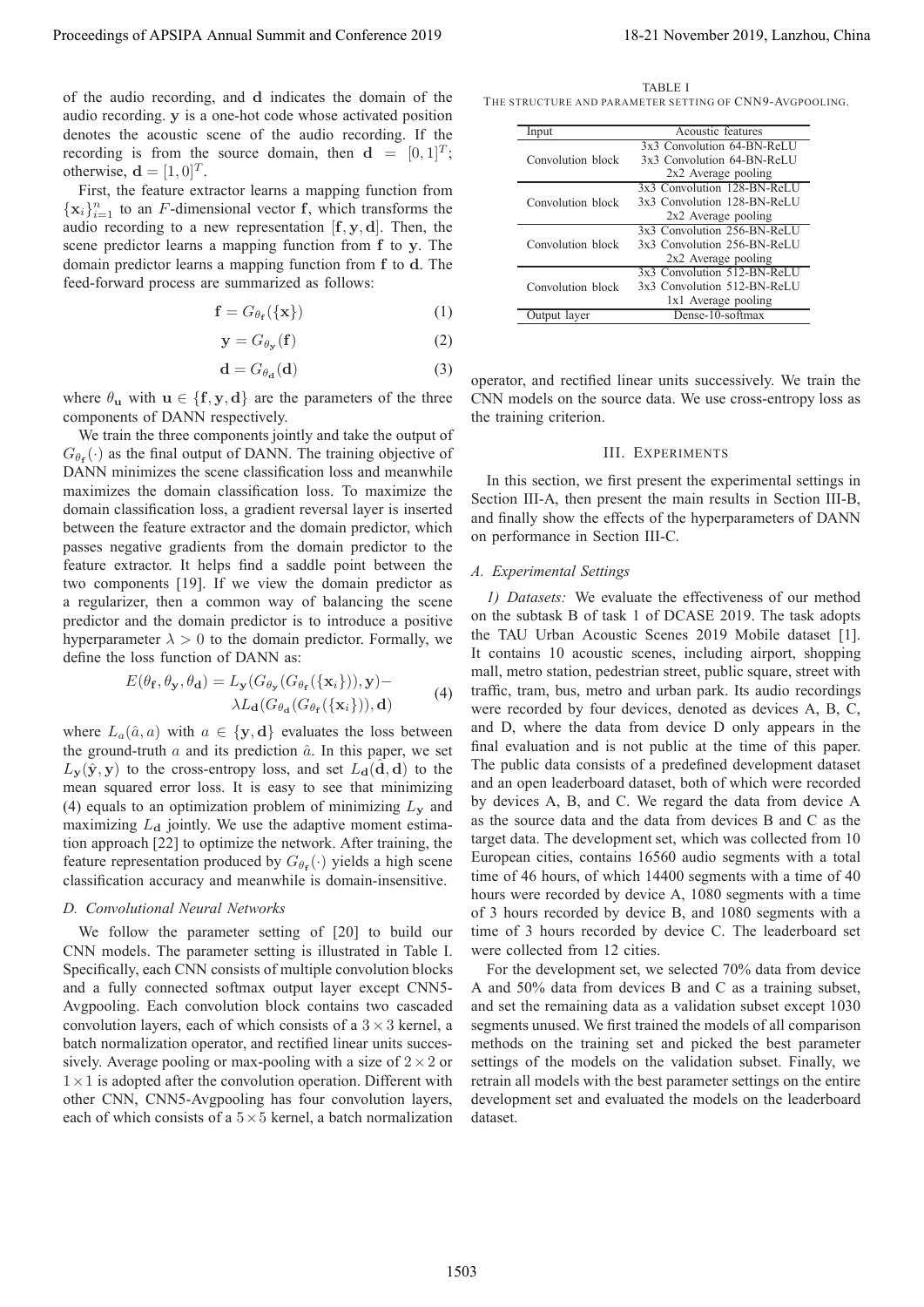|                                             | TABLE II |  |  |
|---------------------------------------------|----------|--|--|
| THE STRUCTURE AND PARAMETER SETTING OF DANN |          |  |  |

| Feature extractor | 3x3 Convolution 64-BN-ReLU        |
|-------------------|-----------------------------------|
|                   | 3x3 Convolution 64-BN-ReLU        |
|                   | 2x2 Average pooling               |
|                   | 3x3 Convolution 128-BN-ReLU       |
|                   | 3x3 Convolution 128-BN-ReLU       |
|                   | 2x2 Average pooling               |
|                   | 3x3 Convolution 256-BN-ReLU       |
|                   | 3x3 Convolution 256-BN-ReLU       |
|                   | 1x1 Average pooling               |
| Scene predictor   | Fully connected (dim-256)-BN-ReLU |
|                   | Fully connected (dim-100)-BN-ReLU |
|                   | 10-way softmax                    |
|                   | Fully connected (dim-256)-BN-ReLU |
| Domain predictor  | 1-way softmax                     |
|                   |                                   |

*2) Parameter Settings:* As shown in Fig. 1. The proposed method trained 2 DANN and 12 CNN models, of which 1 DANN and 6 CNN models take the 64-dimensional log-Mel energies as their input feature, and the others take the 128 dimensional log-Mel energies as the input. The two groups of models have the same parameter setting. Here we present the parameter setting of one group only as follows. Table II lists the parameter setting of DANN. The feature extractor contains three convolutional blocks. The scene predictor contains fully connected hidden layers with the number of hidden units set to 256 and 100 respectively. The domain predictor contains a fully connected hidden layer with the number of hidden units set to 256. Table I shows the parameter setting of a CNN with four convolutional blocks and average pooling layer. The other 5 CNN models in this group have a similar structure with that in Table I, but different number of convolutional layers and different kinds of pooling layers from the latter which has been described in Fig. 1 Proceeding of APSIPA Annual Summit at Co-Cone XPIP<br>  $\frac{1}{2}$  Conserver Conference 2019 18-21 November 2019, China 2019 18-21 November 2019, Lanzhou, China 2019, Lanzhou, China 2019, Lanzhou, China 2019, Lanzhou, China 20

We take the official CNN-based baseline as our comparison method [1]. The evaluation criterion is classification accuracy (ACC), which is obtained by averaging the class-wise accuracies of all acoustic scene classes.

## *B. Main Results*

Table III shows the ACC comparison of the comparison methods and their components on the validation and leaderboard sets, where the ACC of the baseline was provided by the DACSE 2019 ASC Challenge [1]. From the table, we see that a single DANN achieves 0.153 and 0.132 absolute ACC improvements over the CNN-based baseline on the validation and leaderboard sets respectively; we also see that the performance of a single DANN is only slightly worse than a CNN ensemble, which proves the effectiveness of DANN in mismatched conditions. We also observe that, if the CNN ensemble and DANN use the same input acoustic feature, then the aggregation of the CNN ensemble and DANN always improve the performance over the CNN ensemble alone on the validation set, which manifests that the CNN ensemble and DANN complement each other.

TABLE III CLASS IFICATION ACCURACIES (ACC) ON THE VALIDATION AND LEADERBOARD SETS. THE TERMS "64MEL" AND "128MEL" DENOTE THE 64- AND 128-DIMENSIONAL LOG-MEL ENERGIES RESPECTIVELY.

| Methods                  | Validation set | Leaderboard set |
|--------------------------|----------------|-----------------|
| <b>Baseline</b>          | 0.414          | 0.480           |
| 64Mel+CNN ensemble       | 0.563          | 0.665           |
| 64Mel+DANN               | 0.544          | 0.593           |
| 64Mel+CNN ensemble+DANN  | 0.583          | 0.675           |
| $128Mel+CNN$ ensemble    | 0.598          | 0.715           |
| 128Mel+DANN              | 0.567          | 0.612           |
| 128Mel+CNN ensemble+DANN | 0.606          | 0.707           |



Fig. 3. Classification accuracy of the DANN with different  $\lambda$  on the validation set.

## *C. Effect of Hyperparameter* λ *of DANN*

Hyperparameter  $\lambda$  balances the training accuracy and domain invariance. To investigate the effect of  $\lambda$ , we took the 128-dimensional log-mel energies as the input feature, and searched  $\lambda$  in grid from 0.1 to 1.0 with an interval of 0.1, as well as two other values—10 and 100. The experimental result on the validation set is shown in Fig. 3. From the figure, we see that the proposed method achieves the highest ACC when  $\lambda = 0.5$ , and the robust working region of  $\lambda$  is also around 0.5.

#### IV. CONCLUSION

In this paper, we have proposed the supervised domain adaptation neural network for the acoustic scene classification problem in mismatched conditions. DANN minimizes the classification error and meanwhile reduces the network capacity on discriminating the source data from the target data by adversarial training. The proposed DANN-based ASC contains two components. The first component is DANN. The second component is the CNN ensemble trained without domain adaptation. The two components complement each other. The approach has two novelties. First, DANN is introduced to the ASC problem. Second, the approach brings the idea of the fourth class of the unsupervised domain adaptation techniques to the supervised domain adaptation. We have evaluated the effectiveness of the DANN-based ASC on the subtask B of task 1 of DCASE 2019. Experimental results